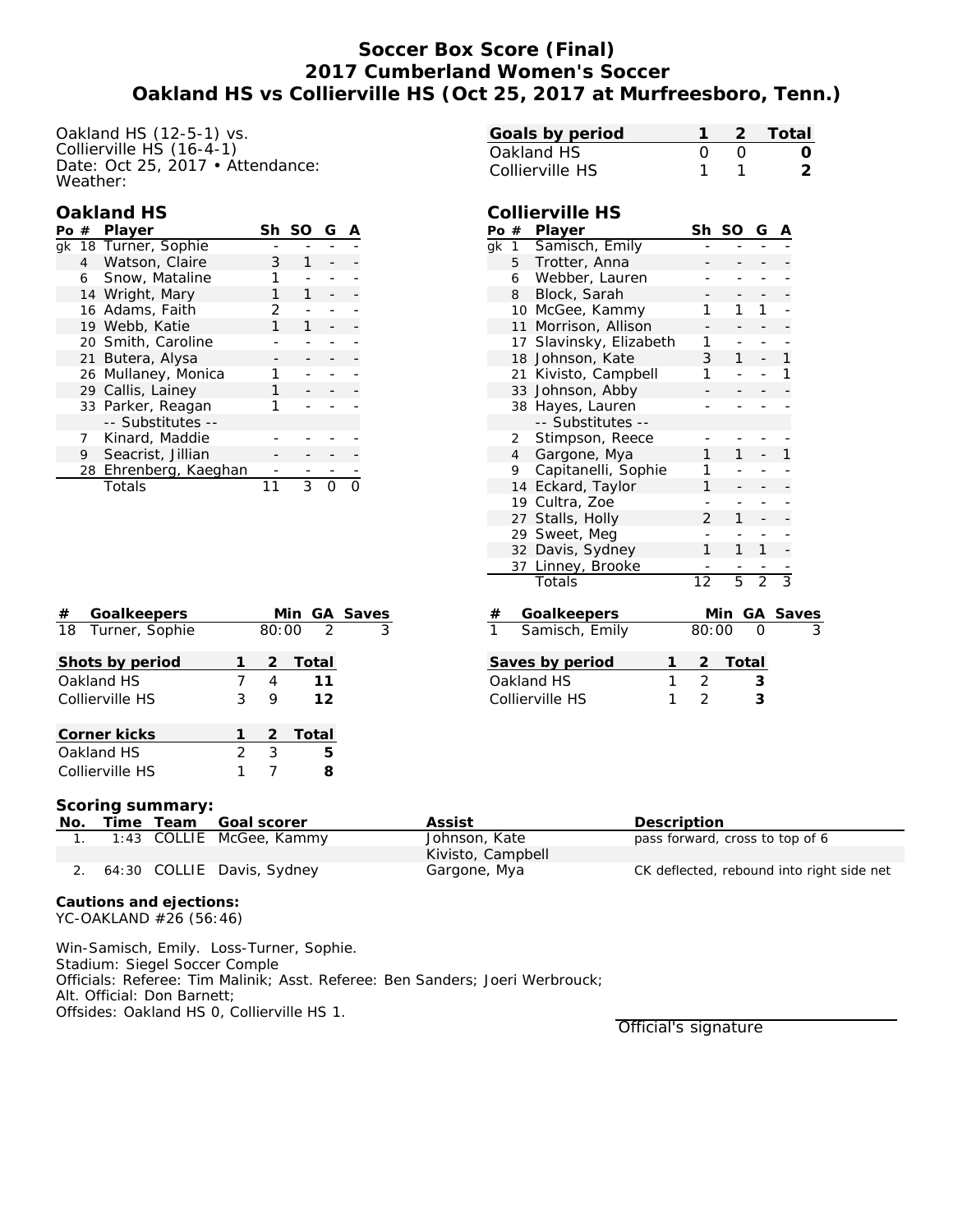## **Play-by-Play Summary (1st period) Oakland HS vs Collierville HS (Oct 25, 2017 at Murfreesboro, Tenn.)**

**Oakland HS Starters:**

- GK 18 Turner, Sophie
	- 4 Watson, Claire
	- 6 Snow, Mataline
	- 14 Wright, Mary
	- 16 Adams, Faith
	- 19 Webb, Katie
	- 20 Smith, Caroline
	- 21 Butera, Alysa
	- 26 Mullaney, Monica
	- 29 Callis, Lainey
	- 33 Parker, Reagan

**Collierville HS Starters:**

- GK 1 Samisch, Emily 5 Trotter, Anna
	- 6 Webber, Lauren
	- 8 Block, Sarah
	- 10 McGee, Kammy
	- 11 Morrison, Allison
	- 17 Slavinsky, Elizabeth
	- 18 Johnson, Kate
	-
	- 21 Kivisto, Campbell
	- 33 Johnson, Abby
	- 38 Hayes, Lauren
- 00:00 Turner, Sophie at goalie for Oakland HS.
- 00:00 Samisch, Emily at goalie for Collierville HS.
- 01:43 GOAL by COLLIER McGee, Kammy (FIRST GOAL), Assist by Johnson, Kate and Kivisto, Campbell.

#### **OAKLAND HS 0, COLLIERVILLE HS 1**

\*pass forward, cross to top of 6

- 03:10 Shot by OAKLAND Parker, Reagan WIDE LEFT.
- 06:54 Shot by COLLIER Johnson, Kate, SAVE Turner, Sophie.
- 07:08 Corner kick by COLLIER Block, Sarah [07:08]. Foul on Collierville HS.
	- Foul on Oakland HS.
- 11:09 Shot by OAKLAND Mullaney, Monica WIDE RIGHT.
- 11:29 COLLIER substitution: Stalls, Holly for Johnson, Kate.
- 11:29 COLLIER substitution: Capitanelli, Sophie for Johnson, Abby.
- 14:50 Shot by OAKLAND Wright, Mary, SAVE Samisch, Emily. Foul on Collierville HS.
- 15:42 COLLIER substitution: Davis, Sydney for McGee, Kammy.
- 15:42 COLLIER substitution: Linney, Brooke for Block, Sarah.
- 16:59 OAKLAND substitution: Ehrenberg, Kaeghan for Wright, Mary.
- 18:13 Shot by COLLIER Capitanelli, Sophie WIDE LEFT.
- 19:58 Shot by OAKLAND Adams, Faith WIDE LEFT. Foul on Collierville HS.
- 21:47 OAKLAND substitution: Kinard, Maddie for Smith, Caroline.
- 21:47 COLLIER substitution: Johnson, Abby for Trotter, Anna.
- 21:47 COLLIER substitution: McGee, Kammy for Slavinsky, Elizabeth. Foul on Collierville HS.
- 24:47 OAKLAND substitution: Smith, Caroline for Parker, Reagan. Foul on Oakland HS.
- 27:01 Shot by OAKLAND Callis, Lainey BLOCKED.
- 27:12 Shot by OAKLAND Snow, Mataline WIDE.
- 27:58 COLLIER substitution: Eckard, Taylor for Kivisto, Campbell.
- 31:05 Corner kick by OAKLAND Watson, Claire [31:05].
- 31:45 COLLIER substitution: Cultra, Zoe for Stalls, Holly.
- 31:45 COLLIER substitution: Slavinsky, Elizabeth for Davis, Sydney.
- 33:01 Shot by OAKLAND Watson, Claire WIDE RIGHT.
- 33:06 OAKLAND substitution: Wright, Mary for Mullaney, Monica.
- 34:03 Corner kick by OAKLAND Watson, Claire [34:03].
- 38:40 Offside against Collierville HS.
- 39:34 COLLIER substitution: Kivisto, Campbell for Eckard, Taylor.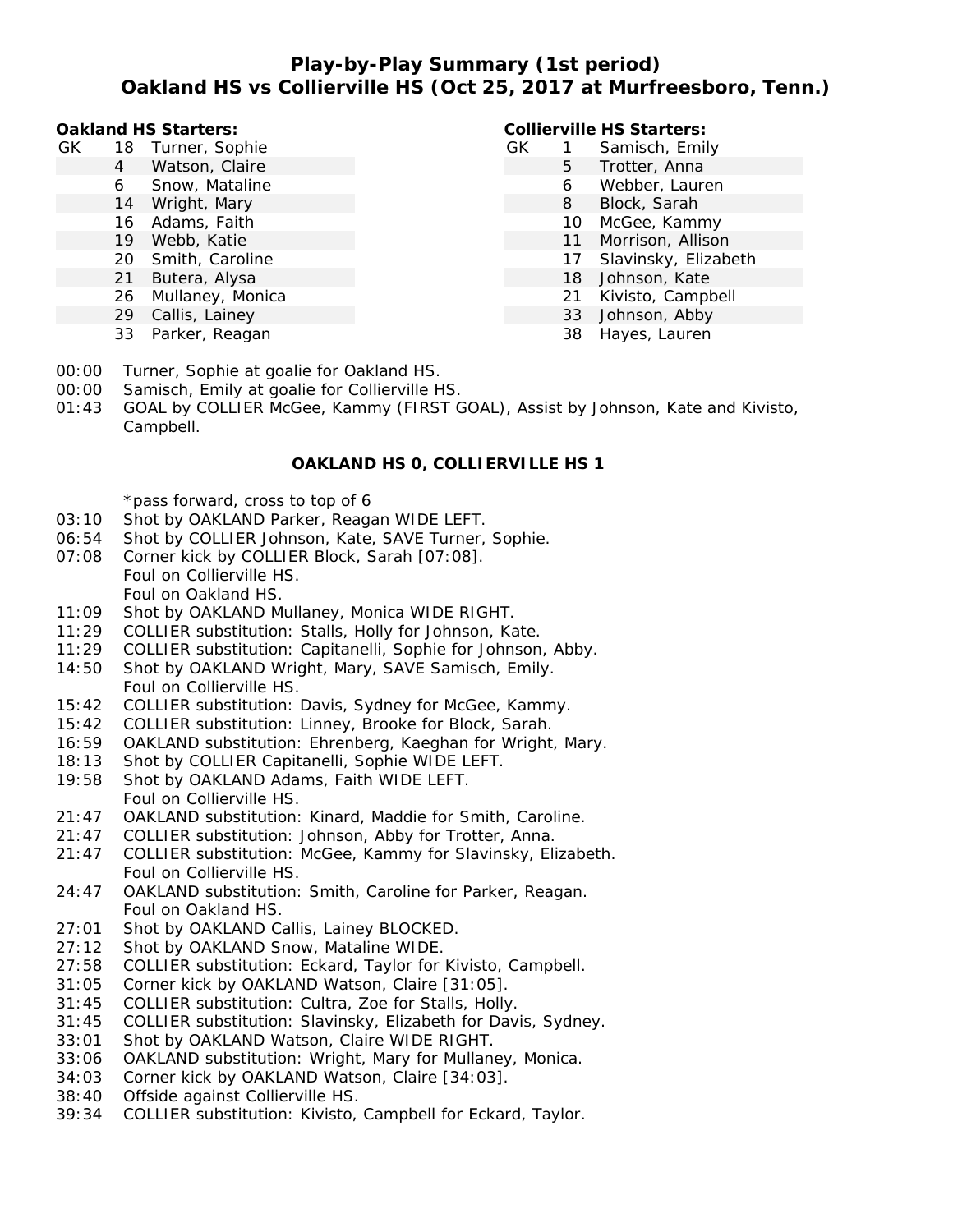## **Play-by-Play Summary (1st period) Oakland HS vs Collierville HS (Oct 25, 2017 at Murfreesboro, Tenn.)**

- 39:34 COLLIER substitution: Sweet, Meg for McGee, Kammy.
- 40:00 End of period [40:00].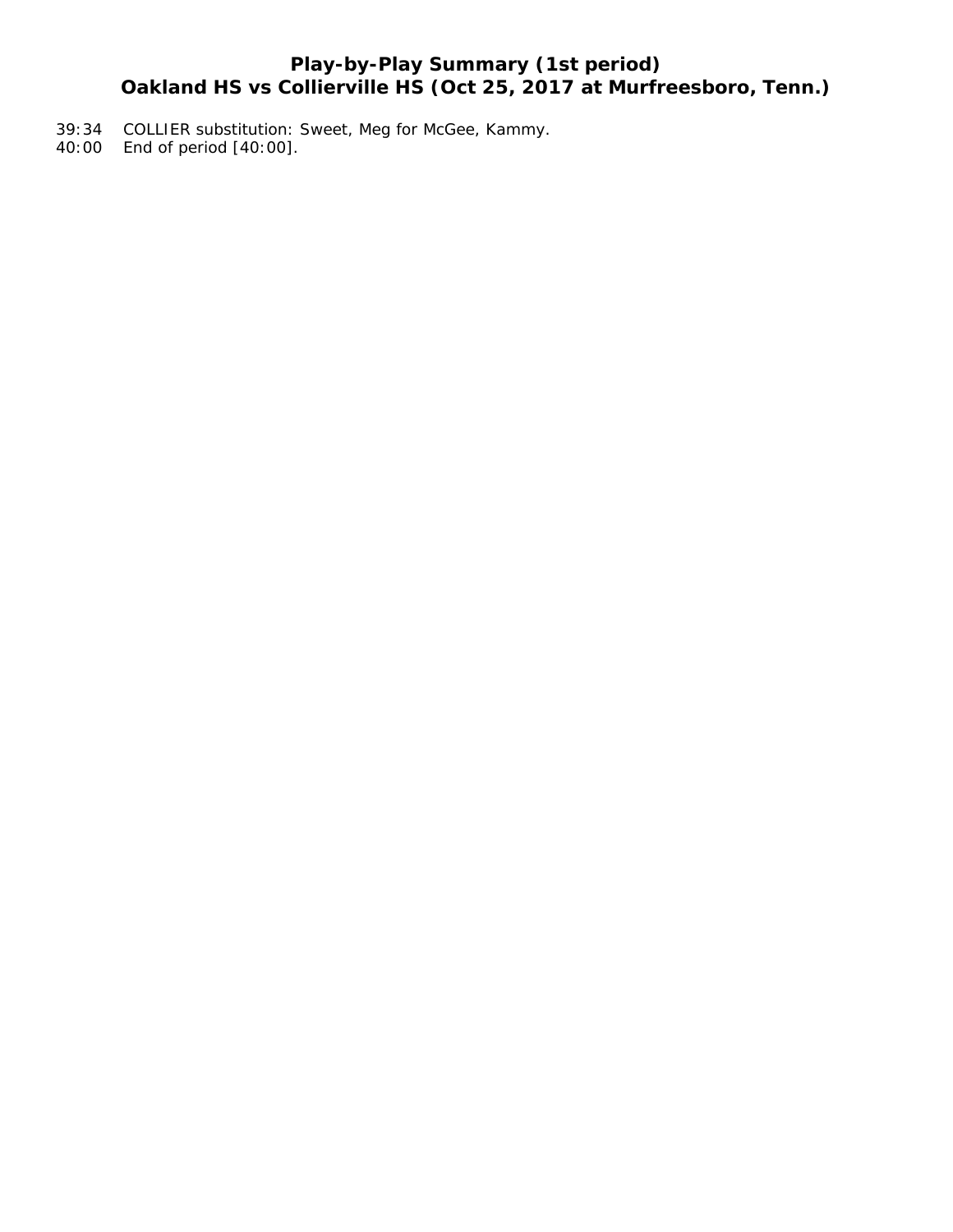## **Play-by-Play Summary (2nd period) Oakland HS vs Collierville HS (Oct 25, 2017 at Murfreesboro, Tenn.)**

- 40:00 Start of 2nd period [40:00].
- 40:00 For OAKLAND: #33 Parker, Reagan, #29 Callis, Lainey, #19 Webb, Katie, #18 Turner, Sophie, #21 Butera, Alysa, #28 Ehrenberg, Kaeghan, #26 Mullaney, Monica, #6 Snow, Mataline, #4 Watson, Claire, #16 Adams, Faith, #20 Smith, Caroline.
- 40:00 For COLLIER: #10 McGee, Kammy, #18 Johnson, Kate, #21 Kivisto, Campbell, #5 Trotter, Anna, #1 Samisch, Emily, #17 Slavinsky, Elizabeth, #6 Webber, Lauren, #11 Morrison, Allison, #33 Johnson, Abby, #38 Hayes, Lauren, #8 Block, Sarah.
- 41:23 Corner kick by COLLIER Block, Sarah [41:23].
- 42:16 Corner kick by COLLIER Block, Sarah [42:16].
- 42:43 Shot by COLLIER Johnson, Kate HIGH. Foul on Oakland HS. Foul on Oakland HS.
- 45:27 Corner kick by COLLIER Block, Sarah [45:27].
- 45:35 Shot by COLLIER Johnson, Kate WIDE RIGHT. Foul on Oakland HS.
- 50:27 Corner kick by OAKLAND Watson, Claire [50:27].
- 50:46 Shot by OAKLAND Webb, Katie, SAVE Samisch, Emily. Foul on Oakland HS.
- 52:14 Shot by COLLIER Slavinsky, Elizabeth WIDE LEFT.
- 54:23 COLLIER substitution: Davis, Sydney for Johnson, Kate.
- 54:23 COLLIER substitution: Stalls, Holly for Trotter, Anna. 55:49 Shot by COLLIER Kivisto, Campbell WIDE RIGHT. Foul on Oakland HS.
- 56:46 Yellow card on OAKLAND Mullaney, Monica.
- 56:46 OAKLAND substitution: Wright, Mary for Mullaney, Monica.
- 56:54 Shot by COLLIER Stalls, Holly, SAVE Turner, Sophie.
- 58:08 Corner kick by COLLIER Block, Sarah [58:08].
- 58:43 COLLIER substitution: Gargone, Mya for McGee, Kammy.
- 58:43 OAKLAND substitution: Kinard, Maddie for Parker, Reagan.
- 59:34 Corner kick by COLLIER Block, Sarah [59:34].
- 59:39 Shot by COLLIER Stalls, Holly HIGH. Foul on Oakland HS.
- 62:26 Shot by OAKLAND Watson, Claire HIT CROSSBAR.
- 63:56 Corner kick by COLLIER Gargone, Mya [63:56].
- 64:23 Corner kick by COLLIER Gargone, Mya [64:23].
- 64:30 GOAL by COLLIER Davis, Sydney, Assist by Gargone, Mya.

#### **OAKLAND HS 0, COLLIERVILLE HS 2**

\*CK deflected, rebound into right side net Foul on Collierville HS.

- 66:39 Shot by OAKLAND Watson, Claire, SAVE Samisch, Emily.
- 66:45 OAKLAND substitution: Mullaney, Monica for Wright, Mary.
- 66:45 OAKLAND substitution: Parker, Reagan for Ehrenberg, Kaeghan.
- 66:45 COLLIER substitution: Sweet, Meg for Kivisto, Campbell.
- 66:45 COLLIER substitution: Linney, Brooke for Morrison, Allison.
- 67:18 Corner kick by OAKLAND Watson, Claire [67:18].
- 68:46 COLLIER substitution: Trotter, Anna for Block, Sarah.
- 68:46 COLLIER substitution: Eckard, Taylor for Davis, Sydney.
- 72:12 COLLIER substitution: Capitanelli, Sophie for Slavinsky, Elizabeth.
- 72:12 OAKLAND substitution: Seacrist, Jillian for Snow, Mataline.
- 73:00 Shot by COLLIER Gargone, Mya, SAVE Turner, Sophie.
- 73:03 Shot by COLLIER Eckard, Taylor HIGH.